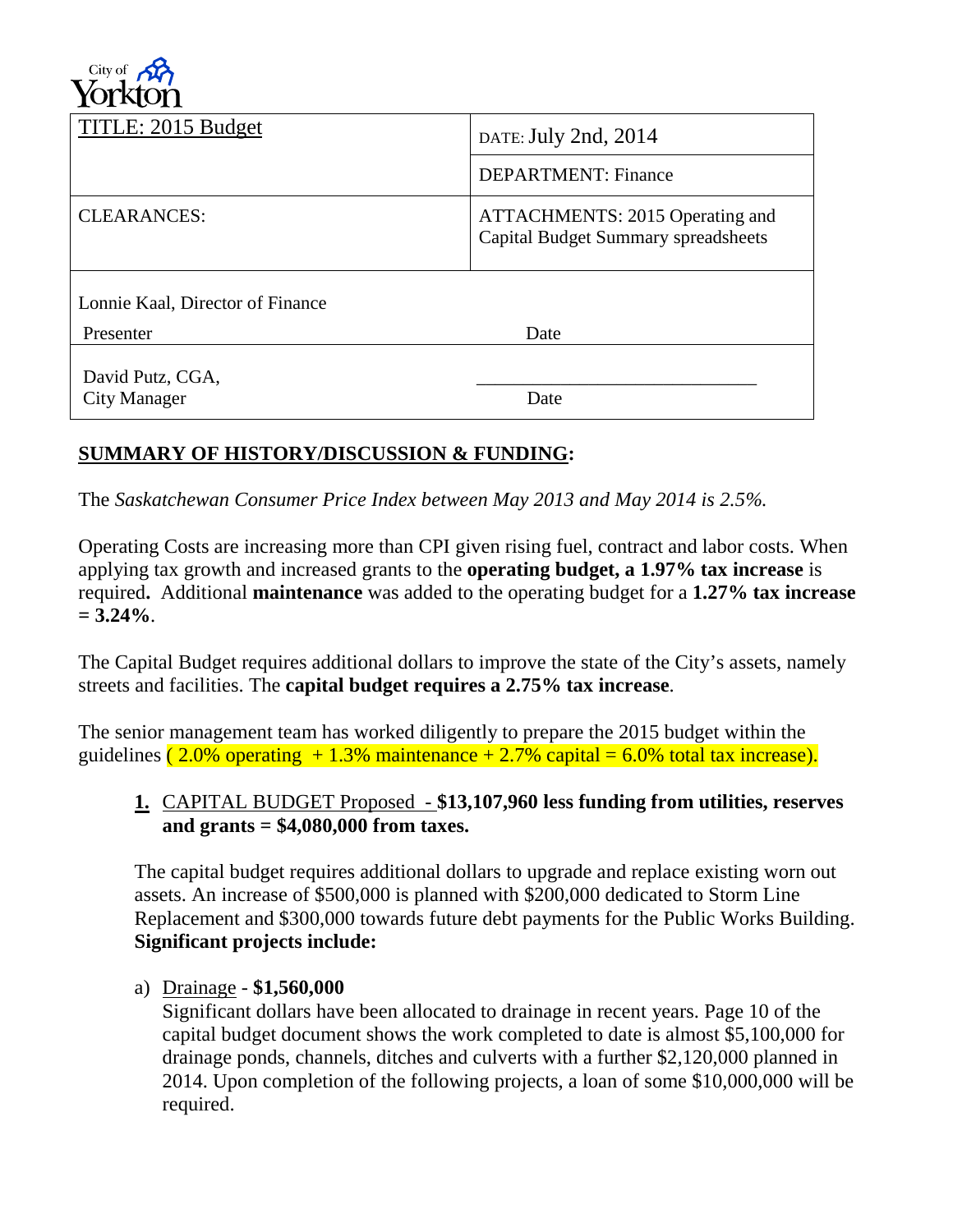The drainage plan will need to be reviewed in conjunction with requirements for other infrastructure. A combined plan representing all linear assets will be provided in conjunction with asset management in 2015.

| \$<br>Internal Loan from 2013<br>4,539,780<br>Projects 2014 to 2015<br>\$<br>College - Dracup Channel - 2014<br>2,120,000<br>Future Projects 2016 & beyond<br>Outfall Improvements - Hwy #9 & Culverts<br>\$<br>2,000,000<br>1,500,000<br>Victoria Ditch Upgrade<br>\$<br>Victoria Ditch Culvert Upgrade<br>\$<br>1,800,000<br>\$<br>Laurier Maple (under Broadway to Victoria)<br>3,295,000<br>\$<br>(3,295,000)<br>Finance with Broadway Project<br><b>Connect Brodie to Victoria Ditch</b><br>\$<br>1,748,000<br>\$<br>9,193,000<br>Subtotal<br>\$<br>13,707,780<br><b>Total Loan Required</b><br>\$<br><b>Annual Allocation 2014</b><br>(1,560,000)<br>\$<br>(1,560,000)<br><b>Annual Allocation 2015</b><br>\$<br><b>BORROW</b><br>10,587,780 | Drainage $2011$ to $2015$ |  |
|----------------------------------------------------------------------------------------------------------------------------------------------------------------------------------------------------------------------------------------------------------------------------------------------------------------------------------------------------------------------------------------------------------------------------------------------------------------------------------------------------------------------------------------------------------------------------------------------------------------------------------------------------------------------------------------------------------------------------------------------------|---------------------------|--|
|                                                                                                                                                                                                                                                                                                                                                                                                                                                                                                                                                                                                                                                                                                                                                    |                           |  |
|                                                                                                                                                                                                                                                                                                                                                                                                                                                                                                                                                                                                                                                                                                                                                    |                           |  |
|                                                                                                                                                                                                                                                                                                                                                                                                                                                                                                                                                                                                                                                                                                                                                    |                           |  |
|                                                                                                                                                                                                                                                                                                                                                                                                                                                                                                                                                                                                                                                                                                                                                    |                           |  |
|                                                                                                                                                                                                                                                                                                                                                                                                                                                                                                                                                                                                                                                                                                                                                    |                           |  |
|                                                                                                                                                                                                                                                                                                                                                                                                                                                                                                                                                                                                                                                                                                                                                    |                           |  |
|                                                                                                                                                                                                                                                                                                                                                                                                                                                                                                                                                                                                                                                                                                                                                    |                           |  |
|                                                                                                                                                                                                                                                                                                                                                                                                                                                                                                                                                                                                                                                                                                                                                    |                           |  |
|                                                                                                                                                                                                                                                                                                                                                                                                                                                                                                                                                                                                                                                                                                                                                    |                           |  |
|                                                                                                                                                                                                                                                                                                                                                                                                                                                                                                                                                                                                                                                                                                                                                    |                           |  |
|                                                                                                                                                                                                                                                                                                                                                                                                                                                                                                                                                                                                                                                                                                                                                    |                           |  |
|                                                                                                                                                                                                                                                                                                                                                                                                                                                                                                                                                                                                                                                                                                                                                    |                           |  |
|                                                                                                                                                                                                                                                                                                                                                                                                                                                                                                                                                                                                                                                                                                                                                    |                           |  |
|                                                                                                                                                                                                                                                                                                                                                                                                                                                                                                                                                                                                                                                                                                                                                    |                           |  |
|                                                                                                                                                                                                                                                                                                                                                                                                                                                                                                                                                                                                                                                                                                                                                    |                           |  |

- b) Road Construction \$2,725,000 \$2,000,000 (grants/reserves) = **\$725,000**
	- 1) Urban Connector Highway #9 to Mayhew \$2,200,000 \$1,700,000 = **\$500,000**
	- 2) Dracup (by College) \$525,000 \$300,000 = **\$225,000**
- c) Public Works Building Design \$1,060,000 \$500,000 = **\$560,000** The objective will be to have a detailed design and refined capital costs estimates..
- d) Pathways **\$260,000**

New pathways include Mayhew and Collocatt

e) Storm Pipe Replacement - **\$200,000**

Storm condition assessments indicate priorities are Gladstone, the areas of Allanbrooke (Northview, Parkview), Laurier, Agricultural, Roundabout, and others along Smith and Broadway. Priorities will be based in conjunction with the condition of other assets namely water, sewer and roads. Those that have poor conditions in more than one asset class will rank higher. A listing of priorities will be completed in 2014 for work to be done in 2015.

f) Facilities **- \$271,000**

 Includes various smaller projects: Farrell Agencies Arena hand rails, condensor stand replacement, electrical upgrade at Lions Ball Park, lighting at Gallagher Centre parking lot, site inspection and geo technical of parking lot and other projects funded from reserves like rubber flooring for the arena and a feasibility study on the possible addition of a dressing room and storage area.

## g) Deer Park **- \$165,000**

Includes repair to irrigation, on course washrooms and clubhouse windows.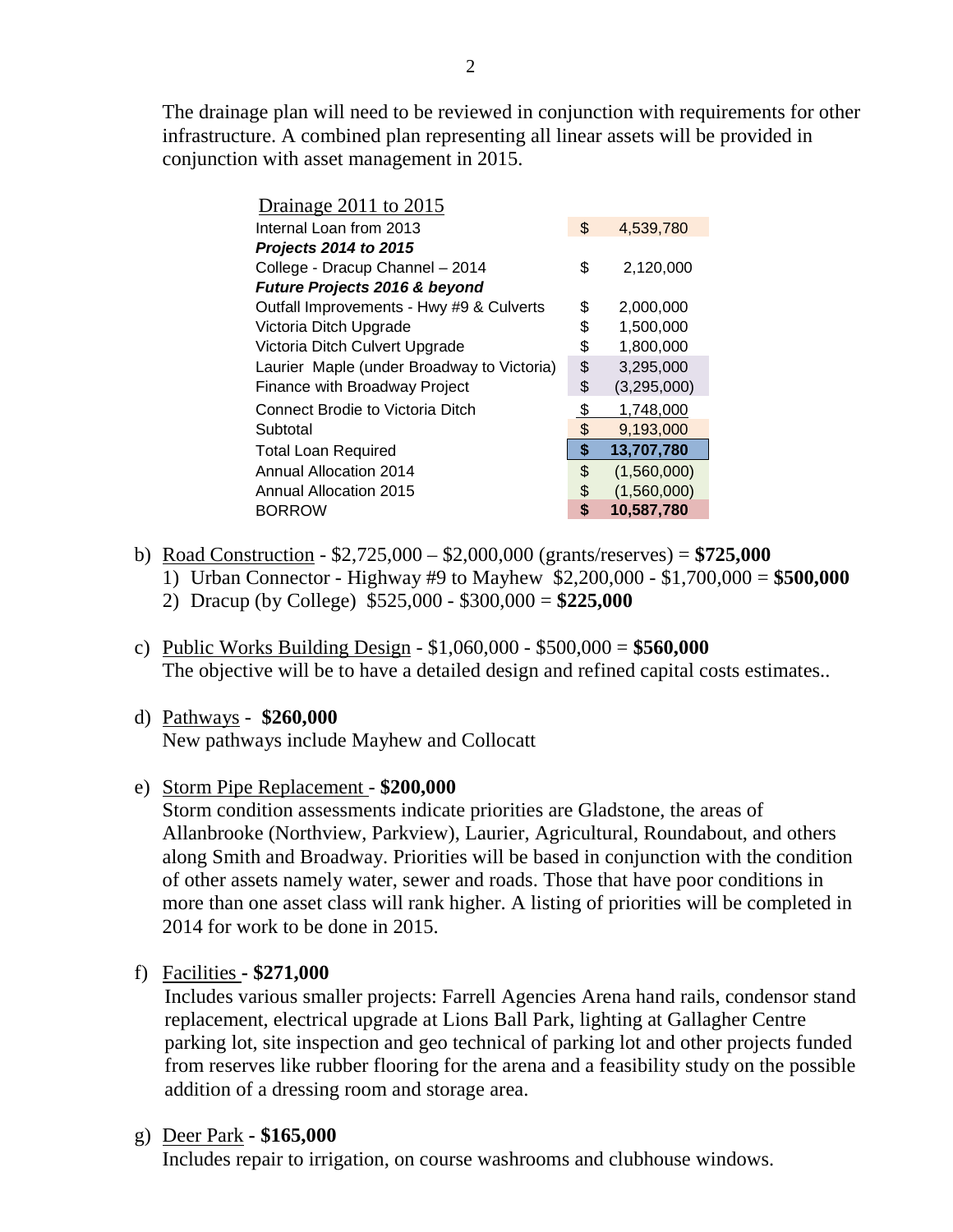h) Self Funded projects include: Engineered Landfill Pit **\$5,610,760**

Raw Water Line Replacement **\$1,225,000**

Fleet & Equipment **\$907,200** 

#### i) Airport - **\$200,000** and Other - **\$40,000**

Airport runway improvements with matching grant funds and update of Decorative Lighting (Christmas season).

The City has made good progress increasing the capital budget to maintain and replace existing assets. We include debt and reserve transfers in this portion of the budget because when debt is paid, these funds could be used to replace capital assets and similarly, allocations to reserves can be used to offset capital costs.

All cities will require more funding for capital improvements to fix infrastructure as we go forward. Yorkton has made good progress in this regard when looking at dollars available for the capital budget.

|                  | Debt        | Reserves/Capital |             | Total       |
|------------------|-------------|------------------|-------------|-------------|
| 2007             | \$1,700,000 |                  | \$1,116,000 | \$2,816,000 |
| 2008             | \$1,850,000 |                  | \$1,385,780 | \$3,235,780 |
| 2009             | \$2,000,000 |                  | \$1,863,590 | \$3,863,590 |
| 2010             | \$2,000,000 | \$416,000        | \$1,801,000 | \$4,217,000 |
| 2011             | \$1,800,045 | \$625,000        | \$1,876,000 | \$4,301,045 |
| 2012             | \$1,800,045 | \$625,000        | \$2,244,000 | \$4,669,045 |
| 2013             | \$1,800,045 | \$625,000        | \$2,796,000 | \$5,221,045 |
| 2014             | \$1,800,045 | \$705,000        | \$3,580,000 | \$6,085,045 |
| $2015*$          | \$1,800,045 | \$705,000        | \$4,083,000 | \$6,588,045 |
| *budget proposed |             |                  |             |             |

*Yorkton has doubled the amount of funds dedicated to capital in the last 7 years.*  Facilities including the Gallagher Centre, Fire Hall and Water Treatment Plant have been completed with plans for the Public Works Building moving forward. Recent increases have funded the Drainage Plan.

Future requirements include *Roads* in conjunction with underground *water/sewer and storm pipe*. This will require additional funding and increases to the capital budget in 2016/2017 and 2018.

#### 2. OPERATING BUDGET - Maintenance

Additional costs are \$230,000 or 1.27% tax increase.

- a) Street Re-surfacing & Repair Pot Holes \$200,000
- b) Facility Maintenance \$ 30,000 \$232,000

3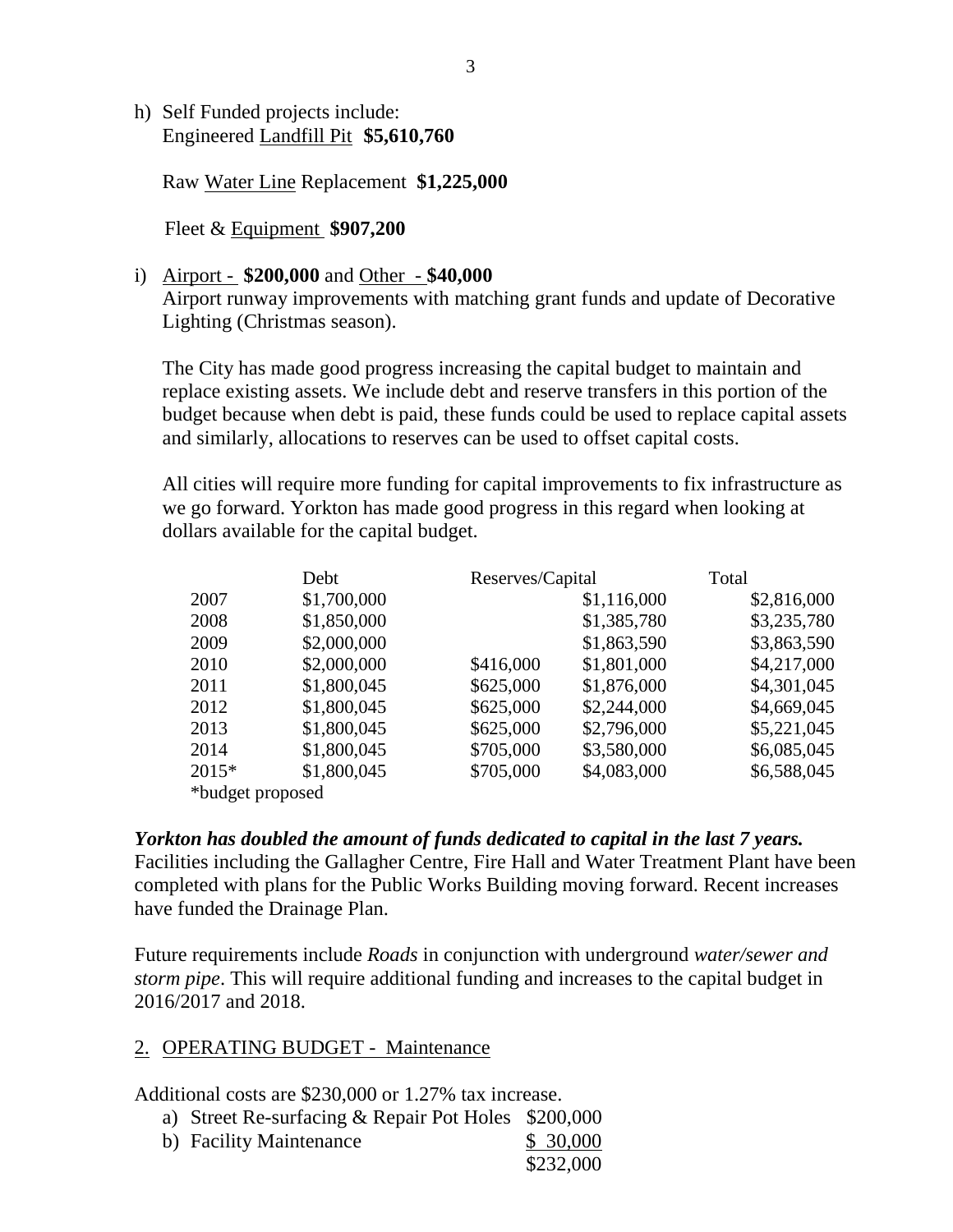- a) Council previously approved an additional \$200,000 for street resurfacing to provide asphalt overlays in critical areas. Further, the use of the durapatcher will be extended to fix potholes.
- b) Additionally \$30,000 has been allocated for maintenance of City wide facilities that include, Kinsmen, Library, Parks shop, Tourism, Deer Park, Gloria Hayden and Godfrey Dean. Maintenance will be prioritized amongst these buildings and does not include betterments or upgrades, but general fix and repair items.

### 3. OPERATING BUDGET - Proposed

The cost of providing services continues to increase primarily because of salary increases, rising fuel and utility costs. Fortunately growth has helped augment the operating increase with a 2.0% tax increase required.

Exceptions noted on the attached spreadsheet highlight changes, none of which are significant. Details regarding additional resources are provided and the proposed budget includes the addition of one full time person in the I.T. department. Technology needs to be better utilized as we move forward with asset management and various city wide priorities. An I.T. Strategic plan will be provided to Council in 2014 with specific details. Should Council decide not to move forward with this additional position at that time, the budget can be amended.

#### 4. BUDGET SUMMARY

In 2014 we allocated extra dollars to snow removal, roads, street cleaning and grass cutting to accommodate larger service areas. The 2015 operations are very similar to the previous year.

- a) \$577,000 Growth in tax revenue, crown surcharge revenue and municipal operating grants.
- b) \$200,000 Public Works pave streets and pothole repair
- c) \$91,500 People Resources 1 full time in Admin, Seasonal in Parks, Summer student at Golf Course and 2.5/hrs/week at Gallagher Centre.
- d) The Landfill and Refuse Collection budgets were increased significantly in 2014. Rates are not expected to increase in 2015.

|                 | 2013 Monthly Rate | 2014 Monthly Rate | 2015 Monthly Rate |
|-----------------|-------------------|-------------------|-------------------|
| Residential     | \$8.95            | \$10.60           | \$10.60           |
| Multi-Unit Levy | \$7.15            | \$ 8.45           | \$ 8.45           |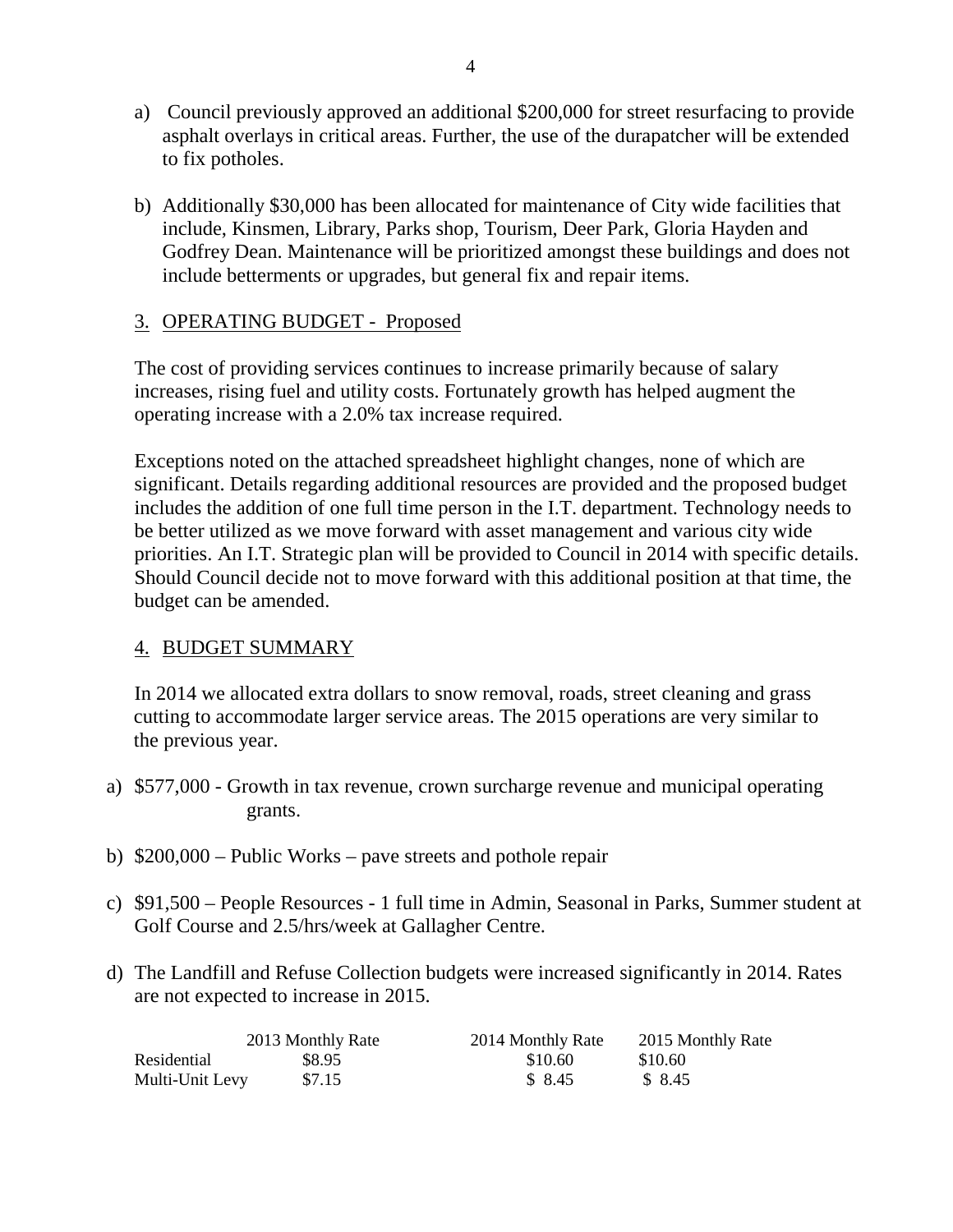- e) The Waterworks Utility expenditures have increased 4.5% This increase is partially offset by growth in revenues. A bylaw representing **a 2.5% water/sewer rate increase** will be forthcoming.
- f) Annual debt payments are the same as in 2014 at \$1,800,045.
- g) Allocations to Reserves remain the same at **\$705,000**. By placing funds in reserves, future capital projects have some savings set aside for expenditures.
- **h)** Capital increased to \$4,083,000 in 2015. **Funds allocated to debt/capital/reserves are \$500,000 more than in 2014.**

#### **Impacts of the proposed 2015 Budget**

A combined 6.0% tax increase can be summarized as follows:

- $\triangleright$  Capital Budget Infrastructure Improvements Funded completely by a **2.8% tax increase** Capital Budget increase \$500,000 which is 14.0% more than 2014
- $\triangleright$  Operating Budget-Provide same services and additional maintenance Funded by tax growth and increased grants and a **3.2% tax increase** Operating Budget increase \$1,149,515 which is 6.0% more than 2014

An average home in Yorkton is currently assessed at \$200,000 and a *6.0% tax increase equates to \$85.00/year.*

#### **Options:**

.

1) Approve the 2015 Operating and Capital Budget as presented in the attached schedules for a net operating total of 20,378,915 which leaves \$5,698,045 for debt/capital/reserves.

2) Provide alternate direction to administration to amend the budget amounts.

3) Table the budget until August 18th, 2014

#### **RECOMMENDATION:**

**1) That the 2015 Operating Budget be approved as presented in the attached schedules with net department expenditures of \$20,378,915 and further that**

**2) The 2015 Capital budget requiring funding from taxes of \$5,698,045 be approved as presented including federal grants of \$890,000 with debt payments of \$1,800,045, allocation to reserves of \$705,000 and total new capital projects of \$13,293,960 (as depicted in the attached spreadsheet with a net cost to the capital budget of \$4,083,000).**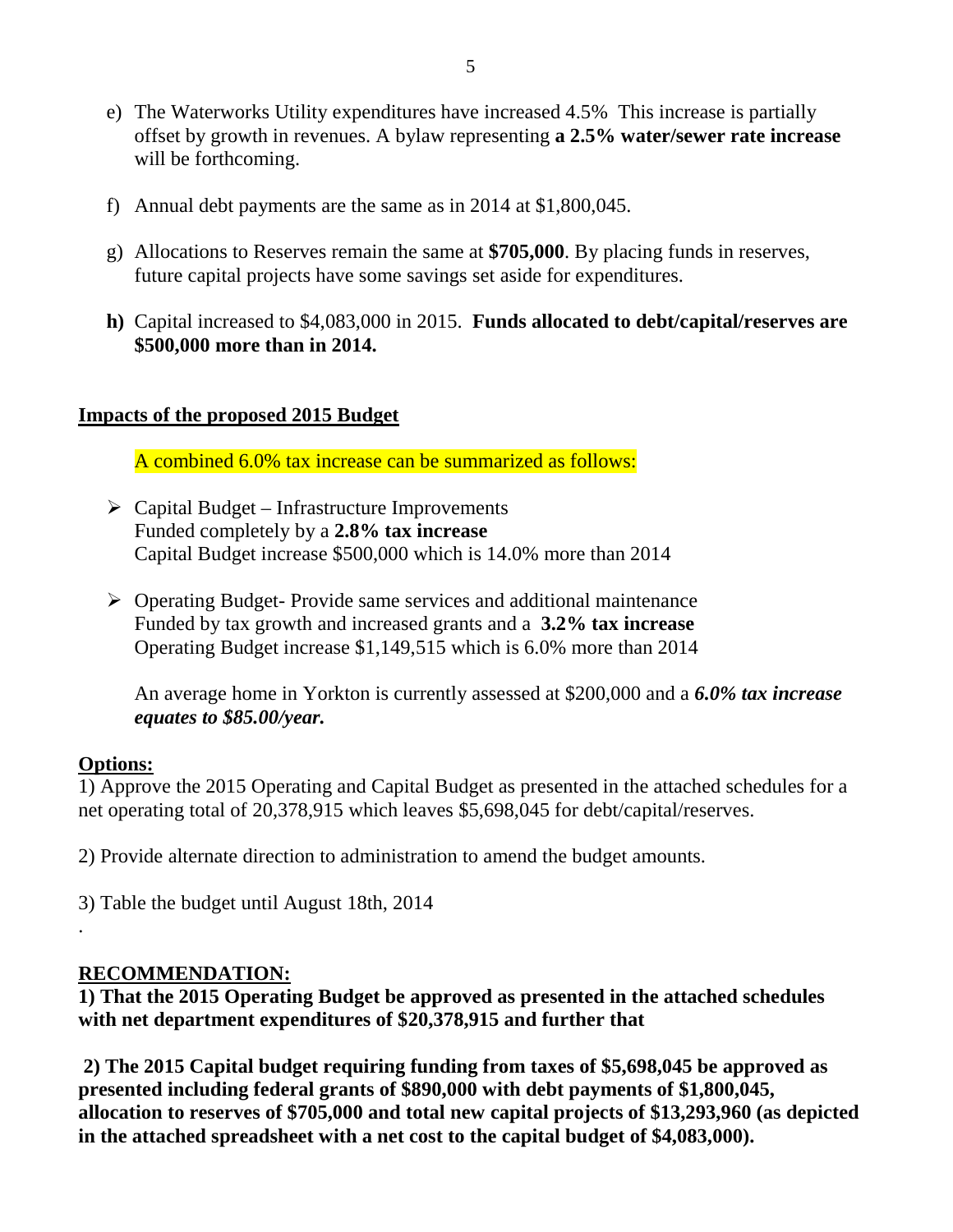#### *Budget 2015 June 26th, 2014 Change*

|                                                              |                                | Actual 2013 Budget 2014 Budget 2015 |                                  | <b>Budget 2014 to 2015</b>           |
|--------------------------------------------------------------|--------------------------------|-------------------------------------|----------------------------------|--------------------------------------|
| <b>Revenue</b>                                               |                                |                                     | \$19,236,000                     | %<br><b>Dollars</b>                  |
| Taxes incl GIL properties                                    | \$15,934,519                   | \$17,793,000                        | \$17,793,000                     | 0.00%<br>\$0                         |
| <b>Tax Growth</b>                                            |                                | \$0                                 | \$355,000                        | 2.00%<br>\$355,000 Growth            |
| <b>Increase Taxes</b>                                        |                                |                                     | \$1,088,000                      | \$1,088,000<br>6.00%                 |
| <b>BID Levy</b>                                              | (\$111, 814)                   | $(*100,000)$                        | (\$115,000)                      | $-7.97%$<br>(\$15,000)               |
| Other - Land Profits/BID Levy                                | \$245,054                      | \$0                                 | \$0                              | 0.00%<br>\$0                         |
| Interest                                                     | \$335,434                      | \$105,000                           | \$210,000                        | \$105,000                            |
| Surcharges - Crowns GIL                                      | \$3,185,862                    | \$3,130,000                         | \$3,265,000                      | 4.31%<br>\$135,000                   |
| Other - fr Optg reserves<br><b>Municipal Operating Grant</b> | \$0<br>$\overline{$3,067,413}$ | \$0<br>\$3,500,000                  | $\sqrt{$100,000}$<br>\$3,381,935 | \$100,000<br>$-3.37%$<br>(\$118,065) |
| <b>Total Tax &amp; Grant Revenue</b>                         | \$22,656,468                   | \$24,428,000                        | \$26,077,935                     | 6.75%<br>\$1,664,935                 |
|                                                              |                                |                                     |                                  | \$576,935 excluding tax increase     |
| <b>Department</b>                                            | 2013                           | <b>Budget</b>                       | <b>Budget</b>                    | <b>Change Budget</b>                 |
|                                                              | <b>Actual</b>                  | 2014                                | 2015                             | 2014 to 2015                         |
| <b>General</b>                                               |                                |                                     |                                  | <b>Dollars</b><br>$\%$               |
| Misc/ BID grant                                              | \$100,000                      | \$100,000                           | \$100,000                        | 0.00%<br>\$0                         |
| _egislative/Council                                          | \$538,395                      | \$523,980                           | \$559,830                        | \$35,850<br>6.84%                    |
| Admin/Bylaw                                                  | \$2,635,433                    | \$2,704,850                         | \$2,841,845                      | 5.06%<br>\$136,995                   |
| Subtotal                                                     | \$3,273,828                    | \$3,328,830                         | \$3,501,675                      | 5.19%<br>\$172,845                   |
|                                                              |                                |                                     |                                  |                                      |
| <b>Protective Services</b>                                   |                                |                                     |                                  |                                      |
| Fire                                                         | \$2,390,741                    | \$2,449,805                         | \$2,503,785                      | 2.20%<br>\$53,980                    |
| <b>RCMP</b>                                                  | \$3,333,881                    | \$3,610,575                         | \$3,707,740                      | 2.69%<br>\$97,165                    |
| Subtotal                                                     | \$5,724,622                    | \$6,060,380                         | \$6,211,525                      | 2.49%<br>\$151,145                   |
|                                                              |                                |                                     |                                  |                                      |
| <b>Community Development - Parks &amp; Rec</b>               |                                |                                     |                                  |                                      |
| Cemetery                                                     | \$0                            | \$0                                 | \$0                              | 0.00%<br>\$0                         |
| Deer Park                                                    | \$189,094                      | \$168,000                           | \$191,000                        | \$23,000<br>13.69%                   |
| Library                                                      | \$530,382                      | \$525,300                           | \$538,295                        | 2.47%<br>\$12,995                    |
| Leisure Admin & Programs                                     | \$341,463                      | \$412,600                           | \$385,785                        | $-6.50%$<br>(\$26,815)               |
| Leisure Facilities                                           | \$150,188                      | \$135,900                           | \$172,100                        | 26.64%<br>\$36,200                   |
| Leisure Outdoor & Parks                                      | \$1,206,729                    | \$1,337,350                         | \$1,505,700                      | \$168,350<br>12.59%                  |
| Subtotal                                                     | \$2,417,856                    | \$2,579,150                         | \$2,792,880                      | 8.29%<br>\$213,730                   |
|                                                              |                                |                                     |                                  |                                      |
| <b>Water Park</b>                                            | \$582,871                      | \$649,450                           | \$646,880                        | (\$2,570)<br>$-0.40%$                |
| <b>Gallagher Centre</b><br>Subtotal                          | \$1,092,955                    | \$938,085                           | \$1,148,025<br>\$1,794,905       | 22.38%<br>\$209,940<br>\$207,370     |
|                                                              | \$1,675,826                    | \$1,587,535                         |                                  | 13.06%                               |
| <b>Engineering &amp; Planning</b>                            |                                |                                     |                                  |                                      |
| Planning/Eng/Bldg/Econ                                       | \$1,201,203                    | \$1,251,420                         | \$1,274,335                      | 1.83%<br>\$22,915                    |
| <b>Traffic Control &amp; Street Lighting</b>                 | \$742,242                      | \$615,500                           | \$643,500                        | 4.55%<br>\$28,000                    |
| Transit                                                      | \$261,144                      | \$260,865                           | \$290,000                        | 11.17%<br>\$29,135                   |
| Airport                                                      | \$229,376                      | \$157,200                           | \$176,100                        | 12.02%<br>\$18,900                   |
| Subtotal                                                     | \$2,433,965                    | \$2,284,985                         | $\overline{2,}383,935$           | \$98,950<br>4.33%                    |
|                                                              |                                |                                     |                                  |                                      |
| <b>Public Works</b>                                          | \$3,065,246                    | \$3,488,520                         | \$3,793,995                      | 8.76%<br>\$305,475                   |
|                                                              |                                |                                     |                                  |                                      |
| <b>Environmental Services</b>                                |                                |                                     |                                  |                                      |
| Landfill/Garbage                                             | \$0                            | \$0                                 | \$0                              | 0.00%<br>\$0                         |
| <b>Residential Garbage</b>                                   | $\overline{50}$                | $\overline{50}$                     | $\overline{50}$                  | \$0<br>0.00%                         |
| Water                                                        | (\$100,000)                    | (\$100,000)                         | (\$100,000)                      | \$0<br>0.00%                         |
| Subtotal                                                     | (\$100,000)                    | (\$100,000)                         | (\$100,000)                      | 0.00%<br>\$0                         |
|                                                              |                                |                                     |                                  |                                      |
| <b>TOTAL DEPT OPERATING</b>                                  | \$18,491,343                   | \$19,229,400                        | \$20,378,915                     | \$1,149,515<br>5.98%<br>4.18%        |
|                                                              |                                |                                     | Excluding \$200,000 roads        | Proportionate Increase               |
|                                                              |                                |                                     |                                  |                                      |
| NET BEFORE DEBT/CAPITAL<br><b>Debt</b>                       | \$4,165,125                    | \$5,198,600                         | \$5,699,020                      | \$515,420<br>9.63%                   |
| Gallagher Centre - debt                                      | \$1,151,254                    | \$1,151,255                         | \$1,151,255                      | target \$575,000<br>0.00%<br>\$0     |
| Fire Hall Future - debt                                      | \$648,789                      | \$648,790                           | \$648,790                        | \$0<br>0.00%                         |
| <b>Reserves</b>                                              |                                | \$1,800,045                         | \$1,800,045                      |                                      |
| Fuel Grant to offset Capital                                 | (\$886, 865)                   | (\$886, 865)                        | (\$890,000)                      | ( \$3, 135)                          |
| <b>Reserve Allocation</b>                                    | \$625,000                      | \$705,000                           | \$705,000                        | \$0                                  |
| Capital incl Airport & Drainage                              | \$2,796,000                    | \$3,580,000                         | \$4,083,000                      | 14.05%<br>\$503,000                  |
| Subtotal                                                     | \$4,334,178                    | \$5,198,180                         | \$5,698,045                      | 9.62%<br>\$499,865<br>1.82%          |
|                                                              |                                |                                     |                                  | Proprortionate Increase              |
|                                                              |                                |                                     |                                  | 6.00%                                |
| TOTAL OPTG/DEBT/CAPITAL                                      | \$22,825,521                   | \$24,427,580                        | \$26,076,960                     | 6.75%<br>\$15,555<br>Total           |
|                                                              |                                |                                     |                                  |                                      |
| <b>NET REV LESS EXPENSE</b>                                  | (\$169,053)                    | \$420                               | \$975                            | $-0.12%$<br>\$15,975                 |
| reduced allocation to reserves by \$175,000                  |                                |                                     |                                  |                                      |

**Based on tax growth, interest, grants/surcharges to operations**

| Tax Increase Operating             | $1.97\%$ |
|------------------------------------|----------|
| Increase Road & Facility Maintenan | $1.27\%$ |
| Tax Increase Capital*              | 2.75%    |
|                                    | $5.99\%$ |
|                                    |          |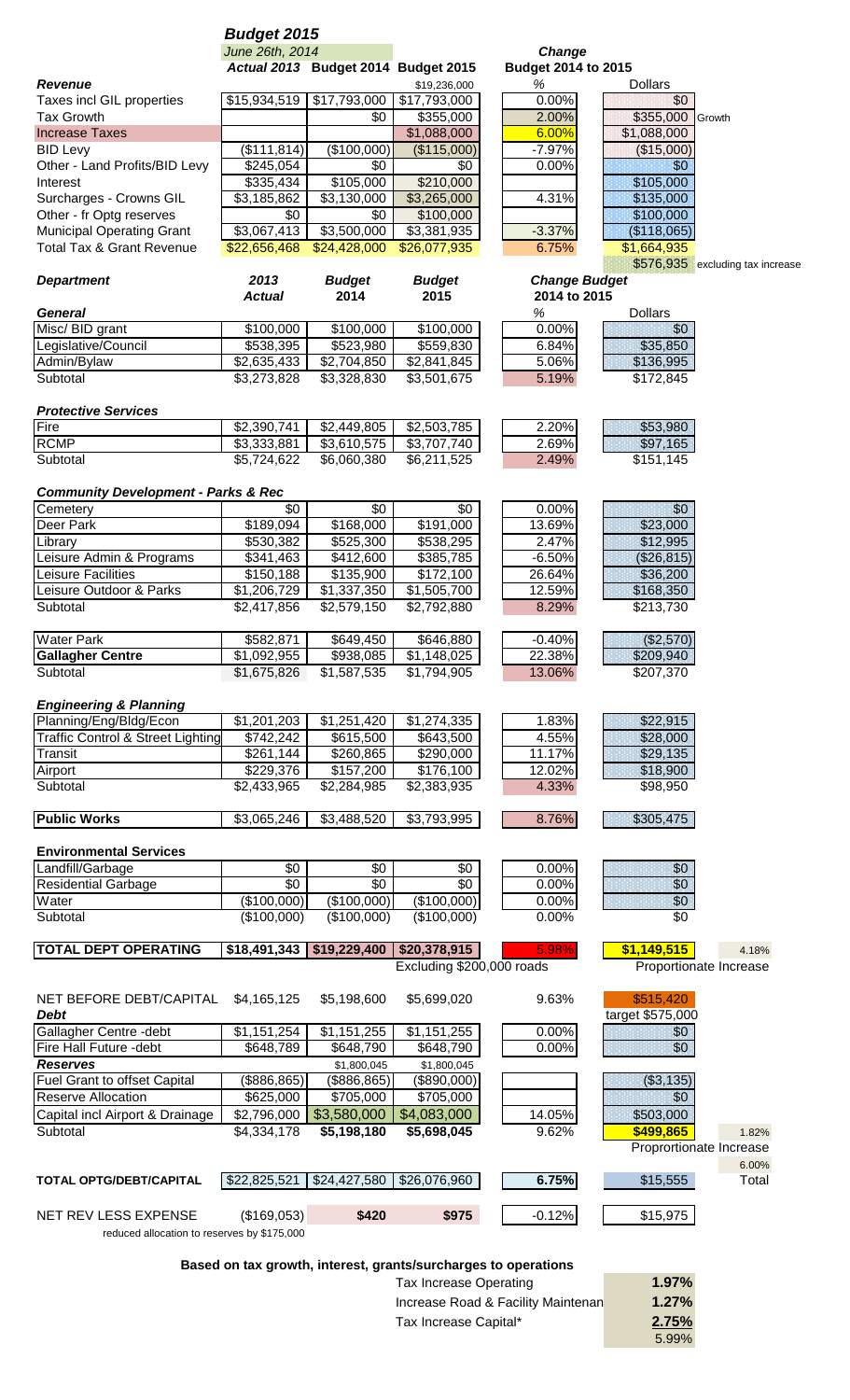*Corporate Priority*

|             |  |  |                                                                | Project     | From              | <b>Grants</b> | <b>Debt</b> | <b>Capital</b> |
|-------------|--|--|----------------------------------------------------------------|-------------|-------------------|---------------|-------------|----------------|
|             |  |  | 2015 Fully Funded and Planned New Projects                     | Cost        | Reserves          | & Other       | or Other    | <b>Budget</b>  |
| Dept<br>pg# |  |  | New projects                                                   |             | SOURCE OF FUNDING |               |             |                |
| FF.         |  |  | CD - P&R Parks Utility Vehicle - fr urban forestry reserves    | \$14,100    | (\$10,600)        | (\$3,500)     | \$0         | \$0            |
| <b>FF</b>   |  |  | CD - P&R Parks Trap Rake - fr parks reserve                    | \$15,100    | (\$11,100)        | (\$4,000)     | \$0         | \$0            |
| FF.         |  |  | Gallagher Tool Cat                                             | \$60,000    | (\$45,000)        | (\$15,000)    |             | \$0            |
| <b>FF</b>   |  |  | Gallagher Arena - Rubber Flooring                              | \$60,000    | $($ \$60,000)     |               |             | \$0            |
| FF.         |  |  | General FAA - Dressing Room and Storage Addition - feasibility | \$60,000    | $($ \$60,000) $ $ |               |             | \$0            |
| <b>FF</b>   |  |  | 6 Public Wks PW Fleet - Motor Grader, Wheel Loader, Compact UV | \$818,000   | (\$570,000)       | (S248,000)    | \$0         | \$0            |
| FF.         |  |  | Facilities City Wide Facilities - various projects \$100,000   | \$100,000   | (\$100,000)       |               |             | \$0            |
|             |  |  |                                                                | \$1,127,200 | (\$856,700)       | (\$270,500)   | \$0         | \$0            |

|           |     | <b>Waterworks &amp; Landfill - Self Funded</b>              | Cost        | Reserves      | Grants | <b>DEBT</b>   | <b>WW Surplus</b> |
|-----------|-----|-------------------------------------------------------------|-------------|---------------|--------|---------------|-------------------|
| FF.       |     | Waterwks Wastewater Treatment Plant - Aeration Diffusers    | \$125,000   | \$0           |        |               | \$125,000         |
| FF.       | 8 I | Waterwks Raw Water Line Replacment - York Lake to Queen St. | \$1,225,000 | (\$350,000)   |        |               | \$875,000         |
| <b>FF</b> |     | Waterwks IIndustrial Water Revenue to Distribution Reserves | \$0         | \$800,000     |        |               | \$800,000         |
| FF.       |     | Landfill Engineered Landfill Pit - Phase I                  | \$5,610,760 | (\$3,110,760) |        | (S2,500,000)  | \$0               |
|           |     |                                                             | \$6,960,760 | (\$2,660,760) | \$0    | (\$2,500,000) | \$1,800,000       |

| Drainage Plan 2011 to 2018 |  |  |
|----------------------------|--|--|
|                            |  |  |

|           |  | Drainage Plan 2011 to 2018                                            |             |     |     | <b>Internal Debt</b> | <b>Capital Budget</b> |
|-----------|--|-----------------------------------------------------------------------|-------------|-----|-----|----------------------|-----------------------|
| 5 yr Plan |  | Planning Carry over from 2012                                         | \$0         | \$0 |     | (S4, 432, 280)       | \$0                   |
| 5 yr Plan |  | Planning 2013 projects \$1,047,500 - \$940,000 funding                | \$0         | \$0 |     | (\$107,500)          | \$0                   |
| 5 yr Plan |  | Planning 2014 Dracup \$2,120,000 - \$1,560,000 funding                | \$0         | \$0 |     | (S560,000)           | \$0                   |
|           |  | 5 yr Plan 10   Planning Funds required to reduce debt fr 2011 to 2014 | \$1,560,000 | \$0 |     | \$1,560,000          | \$1,560,000           |
|           |  | <b>Total Allocated Drainage Projects</b>                              | \$1,560,000 | \$0 | \$0 | (S3, 539, 780)       | \$1,560,000           |
|           |  |                                                                       |             |     |     |                      |                       |

NET AVAILABLE for City Wide Capital City City Wide Capital in 2014 \$2,020,000 **\$2,523,000** 

|                |                   |         | 2015 Capital Projects - Corporate Priority                      | <b>New Projects</b> | Reserves      | <b>Grants</b>               | Other       | Capital     |
|----------------|-------------------|---------|-----------------------------------------------------------------|---------------------|---------------|-----------------------------|-------------|-------------|
|                |                   |         | Council Set aside funds for PW Building debt                    | \$300,000           |               |                             | \$0         | \$300,000   |
| $\overline{2}$ |                   | Council | Annual allocation for Storm Pipe Replacement                    | \$200,000           | \$0           |                             | \$0         | \$200,000   |
| 3              | l 11              |         | Planning Dracup - repair road (College)                         | \$525,000           | (\$300,000)   |                             |             | \$225,000   |
| 4              | $12 \overline{ }$ |         | Facilities   PW - Building Design                               | \$1,060,000         | $(\$200,000)$ |                             | (\$300,000) | \$560,000   |
| 5              |                   |         | 13 Public Wks Urban Connector - Hwy #9 to Mayhew                | \$2,200,000         |               | $($50,000)$ $($1,650,000)$  |             | \$500,000   |
| 6              |                   |         | 14 CD - P&R Mayhew Pathway - Langrill Easement to York Road     | \$60,000            |               | \$0                         |             | \$60,000    |
| 7              |                   |         | 15 Gallagher Condenser Stand Replacement (FAA & Curling Rink)   | \$55,000            | \$0           |                             |             | \$55,000    |
| 8              |                   |         | 16 CD - P&R Lions Ball Park - Electrical Upgrade                | \$14,000            |               |                             |             | \$14,000    |
| 9              |                   |         | 17 CD - P&R Deer Park - On course washrooms                     | \$50,000            |               |                             |             | \$50,000    |
| 10             |                   |         | 18 Gallagher FA Arena - Centre Aisle Hand Rails                 | \$12,000            | \$0           |                             | \$0         | \$12,000    |
| 11             |                   |         | 19 Gallagher GC Parking Lot Lighting                            | \$95,000            |               |                             |             | \$95,000    |
| 12             |                   |         | 20 CD - P&R Deer Park Clubhouse Windows                         | \$15,000            |               |                             |             | \$15,000    |
| 13             | 21                |         | Gallagher GC Parking Lot - Site Inspect, Geo Technical & Desigr | \$80,000            |               |                             |             | \$80,000    |
| 14             |                   |         | 22 CD - P&R Deer Park Irrigation                                | \$100,000           | \$0           | \$0                         | \$0         | \$100,000   |
| 15             |                   |         | 23 CD - P&R Collacott Pathway Development                       | \$200,000           | \$0           | \$0                         | \$0         | \$200,000   |
| 16             |                   |         | 24 Public Wks Decorative Lighting                               | \$40,000            | \$0           | \$0                         | \$0         | \$40,000    |
| 17             |                   |         | 25 Planning Airport Capital - CAP                               | \$200,000           | (\$70,000)    | (\$100,000)                 | (\$13,000)  | \$17,000    |
|                |                   |         | <b>Total Capital</b>                                            | \$5,206,000         |               | $($620,000)$ $($1,750,000)$ | (\$313,000) | \$2,523,000 |
|                |                   |         |                                                                 |                     |               |                             |             |             |

#### TOTAL **\$13,293,960 (\$4,137,460) (\$2,020,500) (\$3,053,000) \$4,083,000**

|  | Projects - 2016 and beyond                                 |           |           |
|--|------------------------------------------------------------|-----------|-----------|
|  | Planning Airport - Allocation to reserves                  | \$100,000 | \$100,000 |
|  | CD - P&R Golf Course - Maintenance Building                | \$330,000 | \$330,000 |
|  | CD - P&R Golf Course - Water & Sewer                       | \$275,000 | \$275,000 |
|  | Planning Highway #9 & York Road Intersection               | \$875,000 | \$875,000 |
|  | Public Wks City Hall - Windows & Air Conditioning - Phased | \$175,000 | \$175,000 |